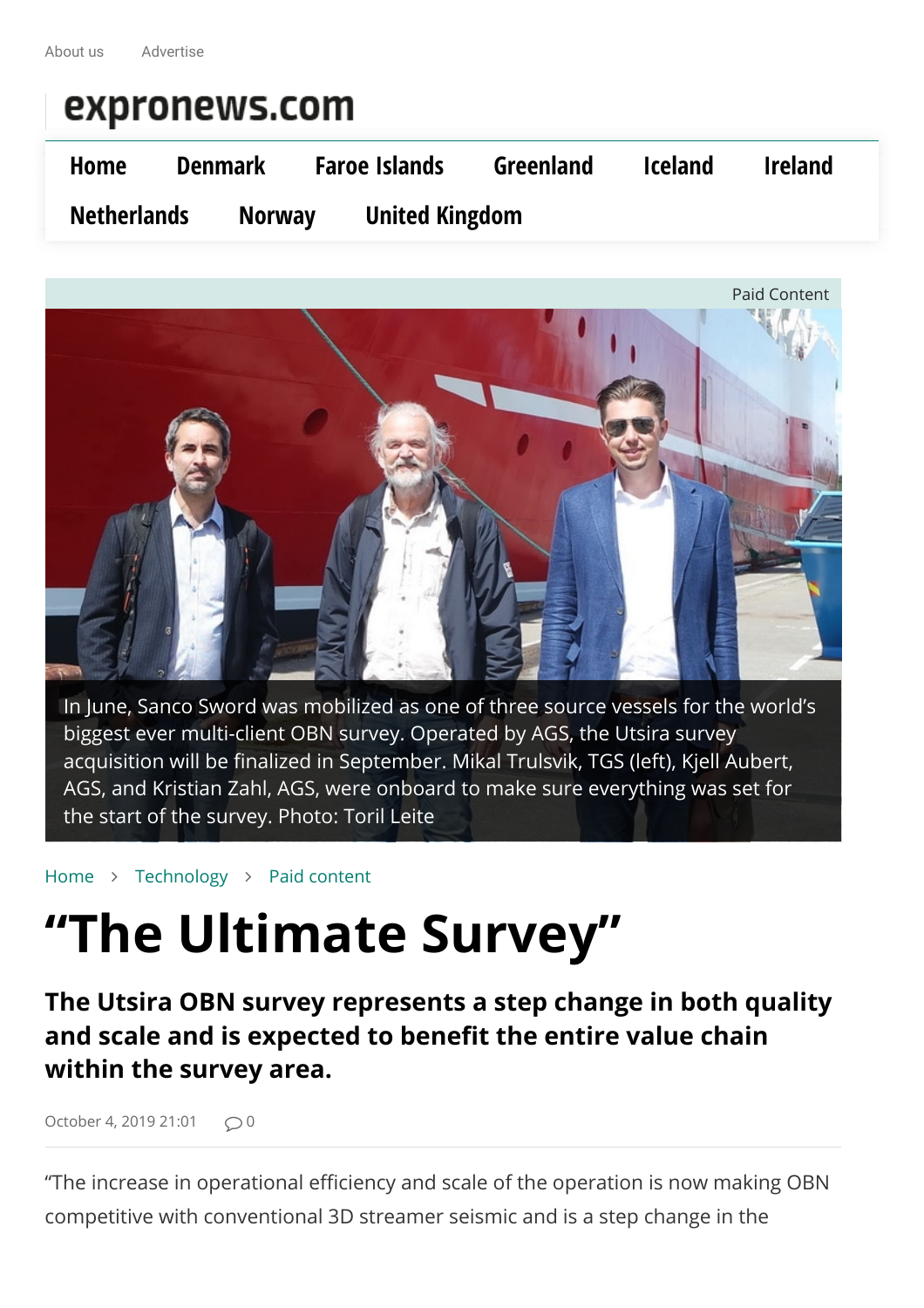seismic market", Kristian Zahl, VP sales with [Axxis Geo Solutions](https://www.axxisgeo.com/) (AGS), says.

AGS and JV partner [TGS](http://www.tgs.com/), along with pre-funding partners AkerBP and Equinor, are now in the final stage of acquiring some 1600 km of the North Sea's first multi-client Ocean Bottom Node survey (OBN) that – according to JV partners AGS and TGS – has the potential to be of value not only for exploration, but also for the delineation of discoveries, field development and reservoir management.

*Story continues below the map*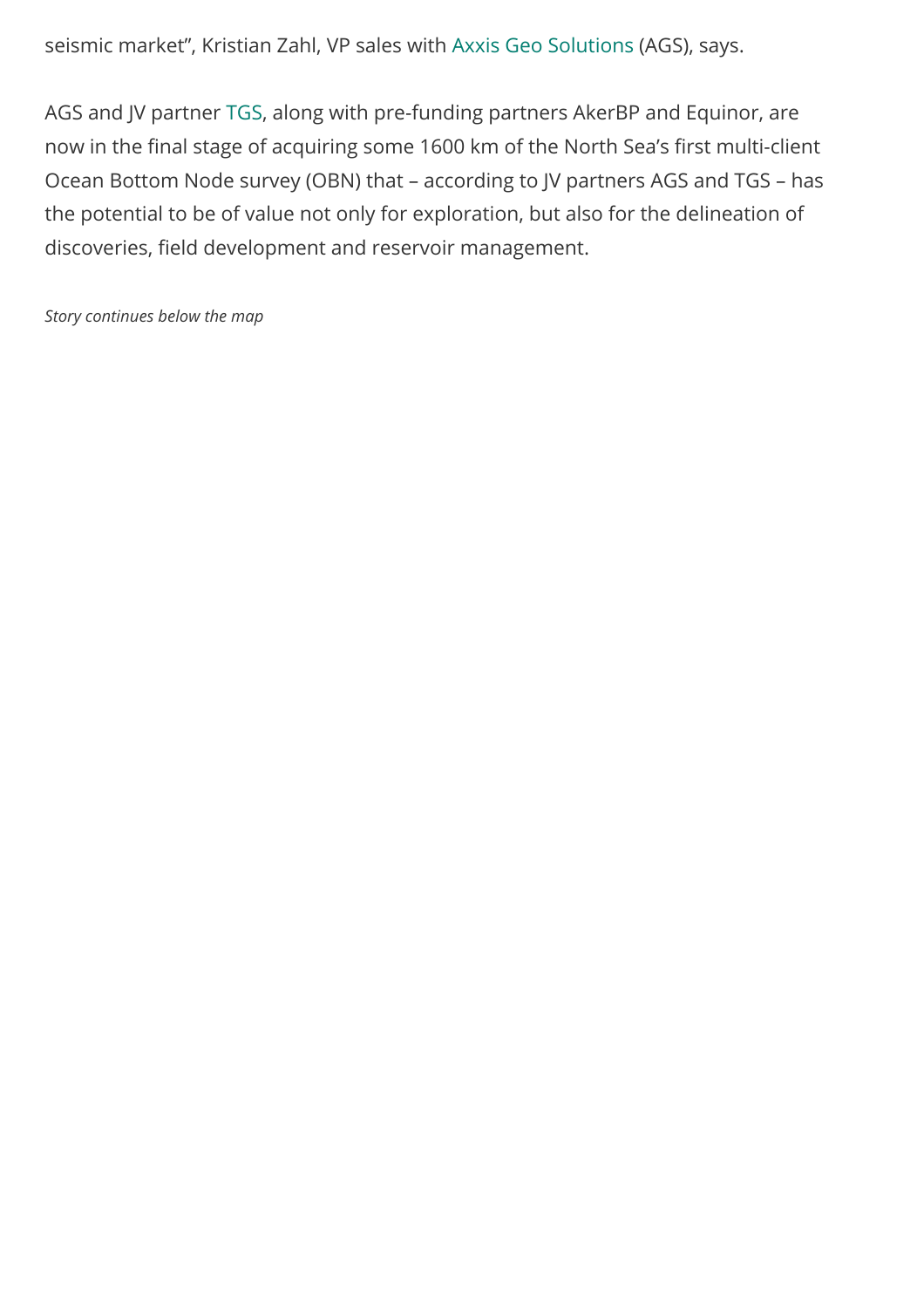

*Final outline of the AGS Utsira 3D survey in between significant oil and gas fields. The survey covers a huge area with several discoveries, existing prospects and potentially many new drilling targets in a mature basin. Different from what any 3D streamer survey can achieve, the data will be full azimuth, higher fold and have longer offsets recorded. In addition to this, exponentially more measurements per area can be achieved. Illustration: AGS*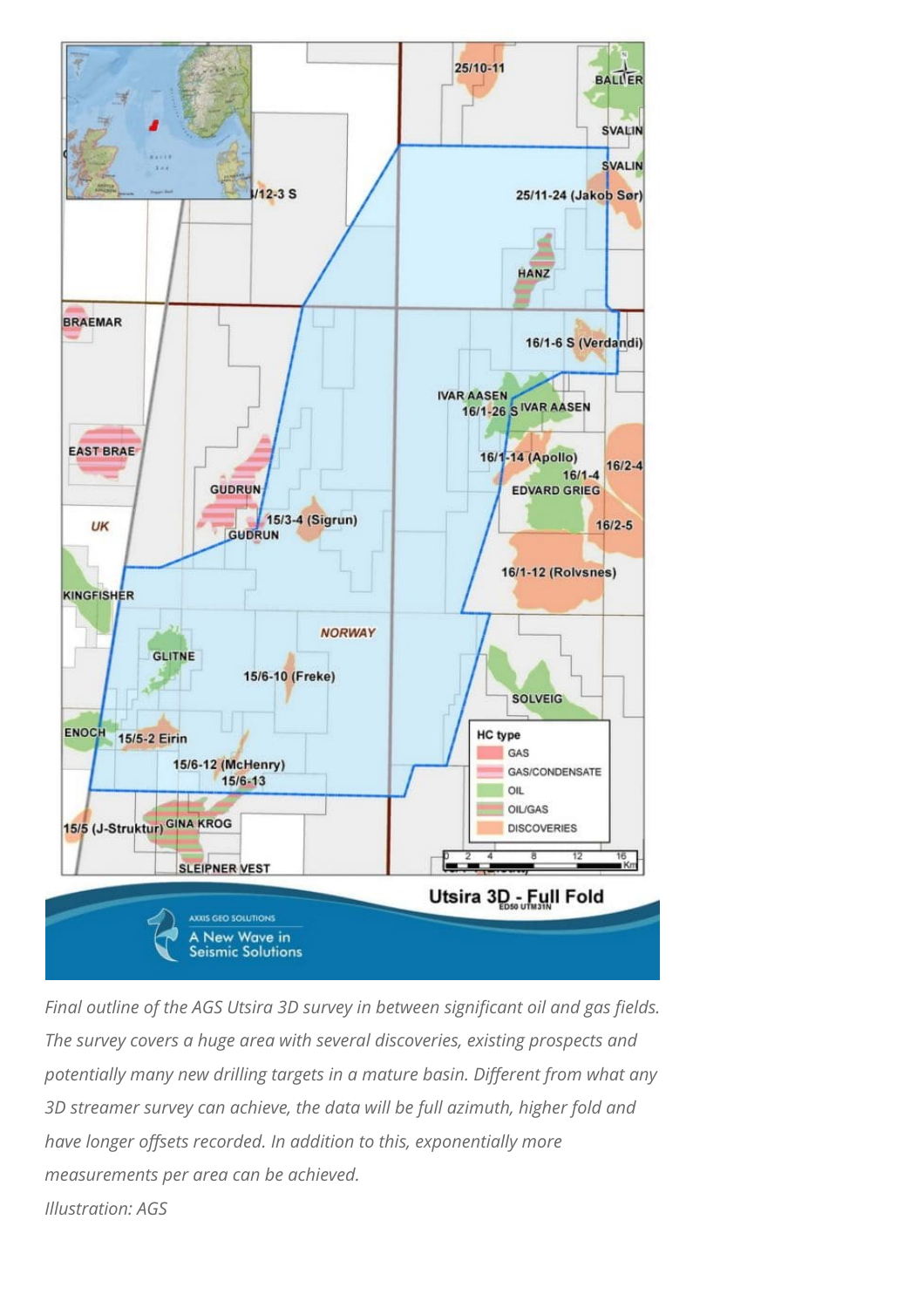#### **The next wave**

"Exploration in the Norwegian sector is in a mature phase, and many prospects are dependent on improved seismic data", Are Osen, Exploration Manager Geophysics with Aker BP says.

Deeply buried in the South Viking Graben there is a massive layer of black shale that has proven to be an excellent source rock for oil and gas. Thanks to a favourable burial history, several prolific oil and gas fields have been found and put in production.

But there is more to come.

Oil companies hunting new exciting discoveries have licensed the larger part of the fairway. Given a mature basin with detailed geological knowledge in combination with advanced infrastructure, there is good reason to believe that many exploration wells will be drilled in the near future.

To minimize risk and make sure drilling is taking place on the best prospects, the oil companies are therefore always eager to get access to the best possible seismic data. For a long time, broadband 3D streamer data have been the preferred choice. But times are changing. The next wave in exploring mature areas will be able to turn to ocean bottom seismic. Or, to be more specific, Ocean Bottom Nodes (OBN).

Taking advantage new improved acquisition technology, Aker BP has over a number of years worked to improve seismic data quality.

"Ocean Bottom Seismic (OBS) was at an early stage identified as a possible quantum leap in data quality for exploration on the Norwegian continental shelf. Through the company's experience with OBS from the fields we operate, we looked for an opportunity to do a large OBS exploration programme", says Osen.

"Our experiences from an OBS programme carried out over the Ivar Aasen field in 2013, as well as cooperation in other licenses where OBN seismic has been acquired, laid the foundation for our Business Case for a large-scale acquisition of OBN for exploration," he says.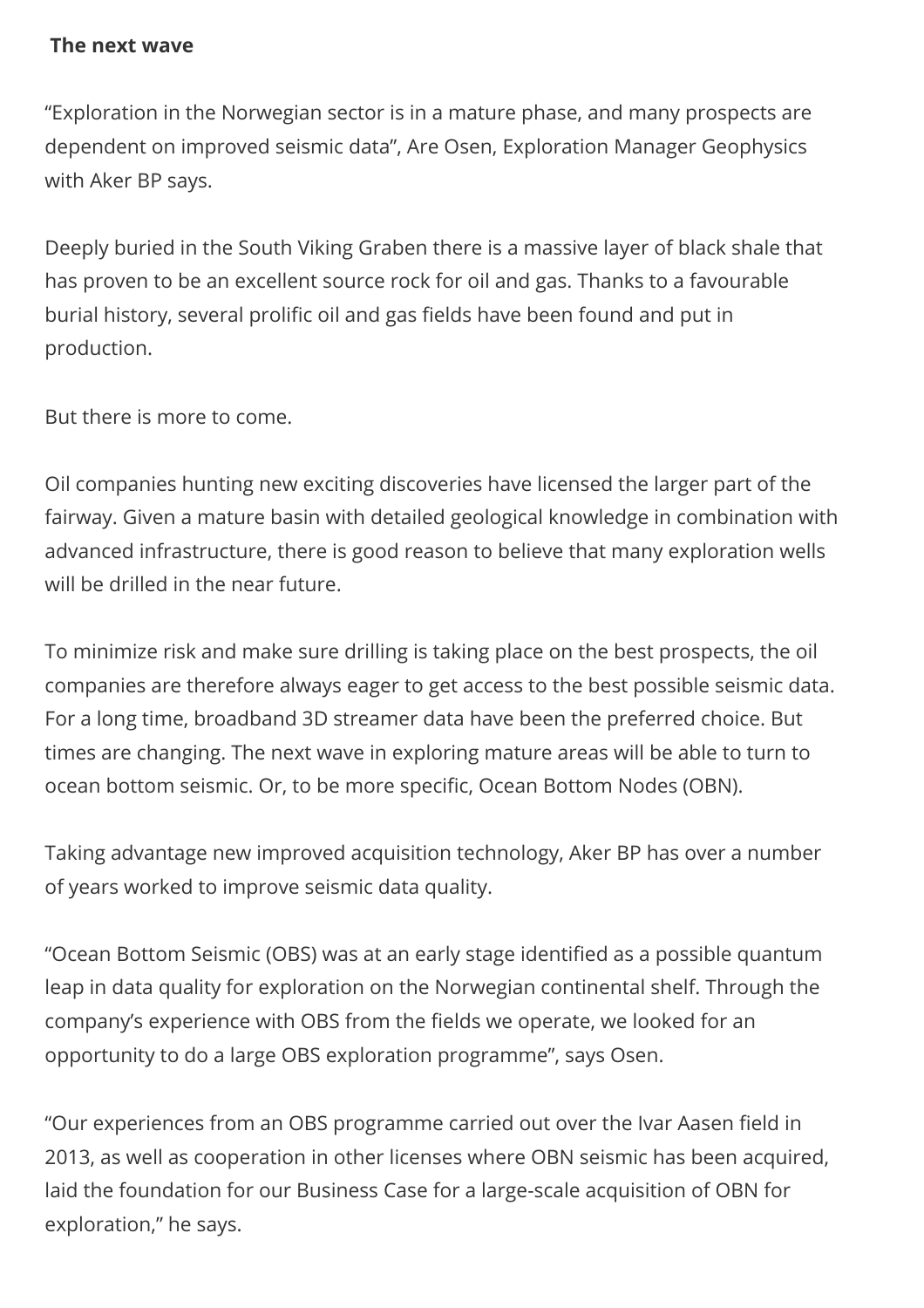"Interpretation of the data provided a significantly improved structural model for Ivar Aasen, and this laid the ground for better planning of where to locate the production wells. In addition, this Ocean Bottom Node (OBN) survey provided the basis for possible reservoir monitoring, and the first 4D acquisition was completed in 2019".

# **Increased efficiency**

Getting close to finalization of the survey, the AGS staff is very proud of the efficiency with which the data has been acquired. "With three sources on three vessels, coupled with the possibility to undertake de-blending and thereby avoiding down-time because of time sharing, we can do 60 000 shot points and a coverage of 20-25  $km^2$ per day. In this way we have achieved a substantial increase in efficiency which can help reduce cost", says Andrew Cushnaghan, Project Manager in AGS. And, not to forget, it seems as if he is able to get the survey done within the allotted time frame.

Aker BP is strongly involved in the survey and is pleased with the operation.

"Our experience after a delayed start in 2018 is that the efficiency of the current season is in line with expectations", says Osen.



*Shot points per day. Approximately 60,000 shots were done on August 2nd Illustration: AGS*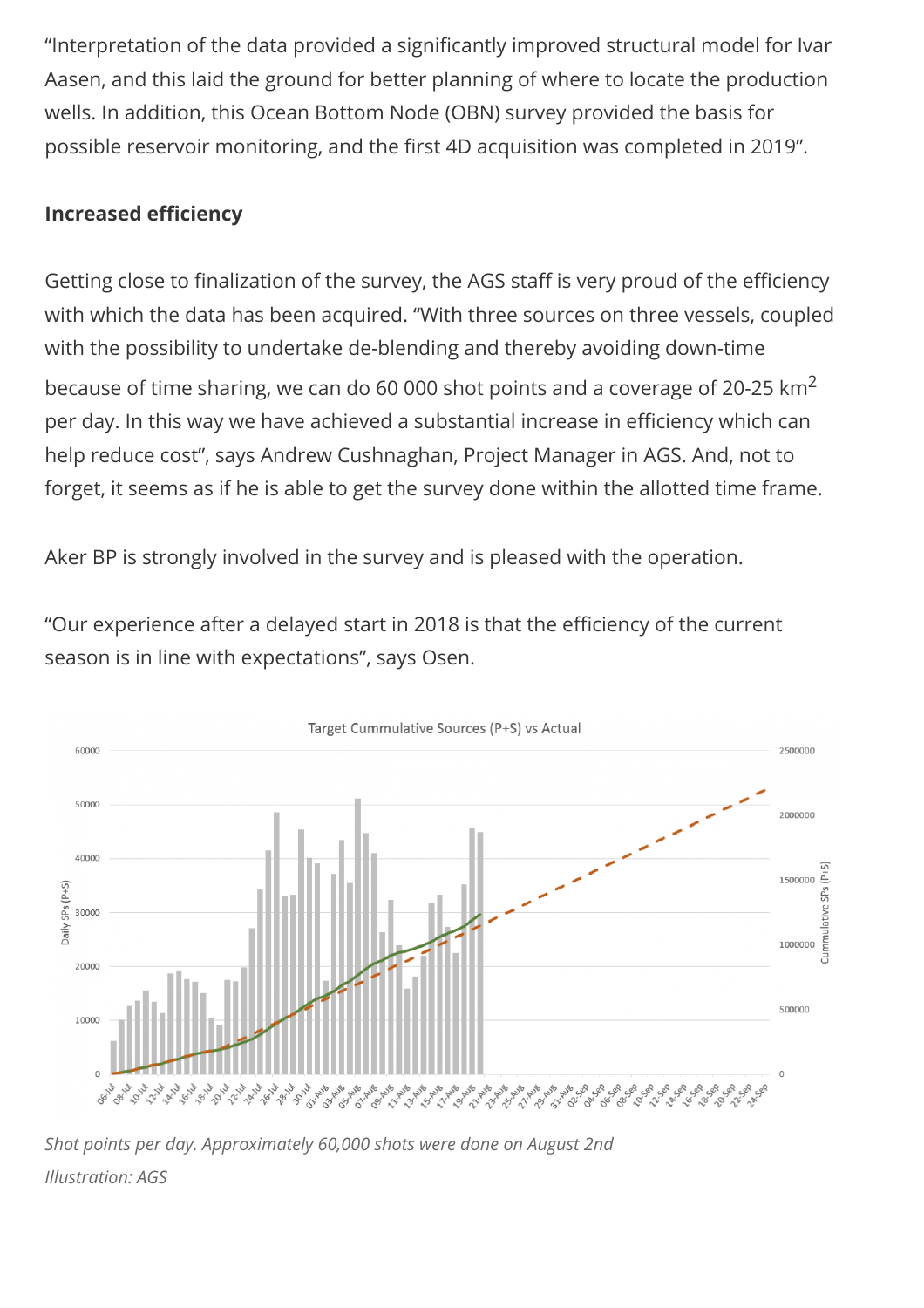### **A huge operation**

According to AGS, with 1200-fold, the survey west of the Utsira High is a step change in both seismic data quality and scale.

"We consider that for full azimuthal coverage, very short and very long offsets as very important for improved illumination", Lars Jensen, Advisor Geophysics, Norwegian Petroleum Directorate, and, he also thinks it is important that shear waves are recorded.

As a starter, altogether seven vessels have been involved this year, including three source vessels, two node handling vessels and two support vessels, while 9000 nodes have been deployed simultaneously and continuously rolled through the area.

With a layout of receivers on the ocean bottom, the survey achieves full azimuth illumination of the geological features in the area. This is unique for ocean bottom seismic and is generally accepted to generate the very best data that can possibly be achieved using the latest technology. Avoiding streamers also results in operational advantages. Having just finished a survey on the Bombay High in India, AGS knows exactly what it means to operate in busy waters with lots of infrastructure and numerous fishing boats.

"An important component in large OBN projects is the interaction with other offshore activities, and good coordination with the fisheries is considered imperative. This is something that we will also have focus on in the future," Osen says.

# **World's largest**

"This is the biggest OBN survey on the Norwegian continental shelf ever, and also the world's biggest ever multi-client OBN survey", Zahl says. With a plan to cover 1600 km2 full fold (areal equivalent to some 3 North Sea blocks), he might as well have said it is a world record for an exploration OBN. The amount of data sampled is measured in petabytes.

Processing is of course a challenge. [DownUnder Geosolutions](https://dug.com/dug-geo/seismic-processing/) (DUG), with their own,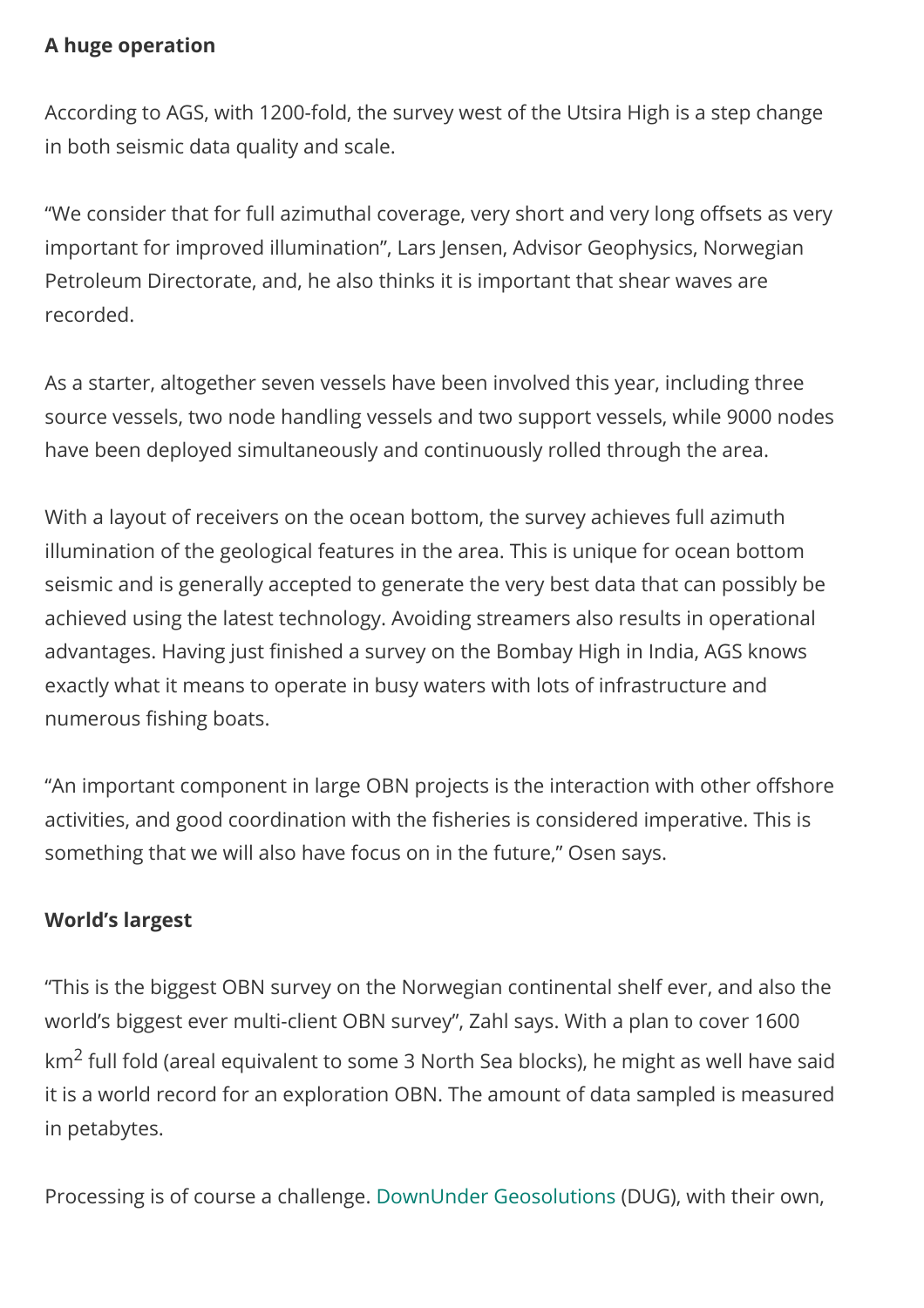cloud-based "huge, geophysically-configured machine in a purpose-built exascale data centre" ([DUG McCloud](https://dug.com/dug-mccloud/)), has been chosen for the job.

"With an enormous amount of data, DUG was one of few processing centres that has the necessary capacity. For us it was also important the they were more than willing to invest in order to get the job done in an efficient way", Zahl says.

"Today's processing methods are the result of continuous improvement work from the ideas of the methods, which came in the 1990s, as well as a revolution in computational methods and computational power. We hope that further cost reduction and data improvement will establish OBS data as one of several important exploration technologies", Osen comments.

Jensen acknowledges that processing will take longer time than what is required for a typical towed streamer 3D survey.

"But this extra time should be worth waiting for, in particular taking into account that the data quality on the preliminary processed version is improved below 2.5 seconds TWT, compared to the best towed streamer 3D in the area", he says.

# **Extending the lifetime**

Are Osen is fully aware that ocean bottom seismic is not necessarily the solution to all geological challenges in exploration and production.

"In cases where it can have value, we do however see great potential in developing both efficiency and cost reduction, but also within optimal processing of all data provided by the method".

"The industry should consider performing feasibility studies and look at possibly covering other parts of the Norwegian continental shelf with huge ocean bottom seismic surveys – with improved exploration in mind", Lars Jensen says.

The data is, however, not limited to exploration.

"With superior quality, the OBN data can also be used in field development and as a